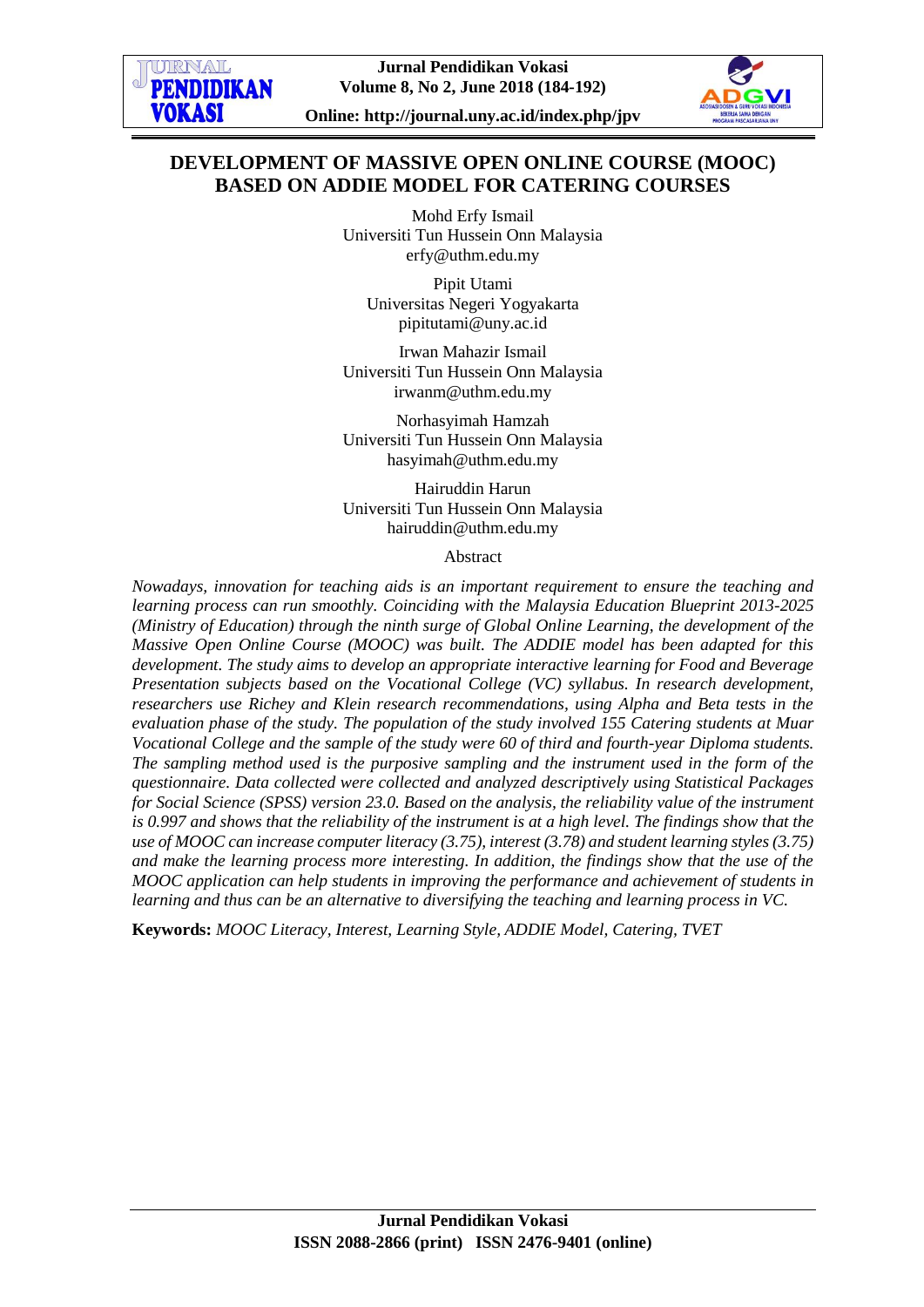## **INTRODUCTION**

Technical & Vocational Education and Training (TVET) Malaysia has been empowered by Ministry of Higher Education (MOHE) of Malaysia to improve the image and quality of Malaysia TVET education towards World Class Education (Minghat, Yasin, Subari, & Noordin, 2013). TVET aims to develop students' skills, abilities, and understanding of real-world employment and prepare skilled manpower for future use (Aziz, Ramli, & Othman, 2014). According to Osman (2016), through Technical and Vocational Education, the skills majors can contribute to a knowledge-based economy, technology and mobility of the workforce. Students who want to continue their studies towards skills-based education, they can choose the vocational college to understand, learn and explore the skills there.

Information and computer technology greatly influences the lives of society today. The emergence of computer technology and modern communication tools can help people to collect, process and handle information easily and systematically (Anggraini, Mukhadis, & Muladi, 2013). Teachers are now encouraged in computer literacy so that knowledge in the 21st century can be explored and utilized in the P & P process (Penny, Friston, Ashburner, Kiebel, & Nichols, 2011). The use of computers is increasingly important in everyday life, whether in the office or at home. Vision 2020 faces the challenges of life-based on science and technology as one of the key agenda (I. M. Bin Ismail, 2005). One of the implementation of ICT in learning is electronic learning (Priyanto, Sofyan, & Surjono, 2017). Utilization of the Internet in the form of web-based learning media is one form of e-learning which in this era is popularly developed by various educational institutions (Hardyanto & Surjono, 2016).

Online learning with the valid and structured material is important for students in the achievement of learning objectives Prastiyo, Djohar, & Purnawan (2018). MOOC is an online learning course whose participants are unlimited and can be accessed openly through the website. According to Aris & Halim (2016), Massive Open Online Course (MOOC) is an online course aimed at massive interactive participation and open access through web-

sites. MOOC is an online learning accessible to everyone around the globe for free (Kop & Carroll, 2011). MOOC is a global online learning capable of accommodating student capacity on a large scale (Nordin, Norman, & Embi, 2016). In fact, the field of skills is an important field especially for developing countries to prepare for the 21st century (Bakar & Latif, 2010).

Not only that, Abidin (2014) stated that attitude or interest in teaching and learning process could be embedded in digital literacy practices for all academic institutions to support the concept of e-learning as an effective learning method. Additionally, this is in line with the needs of the country's e-learning policy and 21st-century education that highlights student-centered learning.

Based on the background of the problem, a new culture in ICT or e-learning is one of the effective teaching approaches and can help teachers by diversifying teaching methods to facilitate students to understand while helping teachers to carry out their teaching smoothly and in order. Additionally, teachers can achieve outstanding student achievement and create their success much easier (Abdullah, 2010). This new development has created a new flexible learning environment in terms of time, place, method and learning materials (Othman & Mohamad, 2014). They need to act and react to explore these interactive and digital methods in learning (Gan, Menkhoff, & Smith, 2015).

The use of the MOOC especially among academics helps increase the motiva-tion and interest among students who are still fading in e-learning (Yahya, 2013). The world is growing in e-learning. Thus, this learning allows students to learn anywhere and at the time chosen by the students. This allows students to manage their own time more effectively. This virtual learning also involves the use of optimal costs. In addition, interactive learning styles online allow students to explore new information through digital libraries or websites (Pappano, 2012). Therefore, students can work in groups or individually to view and collect information, analyze and evaluate information obtained directly through an e-learning platform. As more and more technologies are introduced in the field of education, this treasure of knowledge can provide and disseminate information and knowledge globally.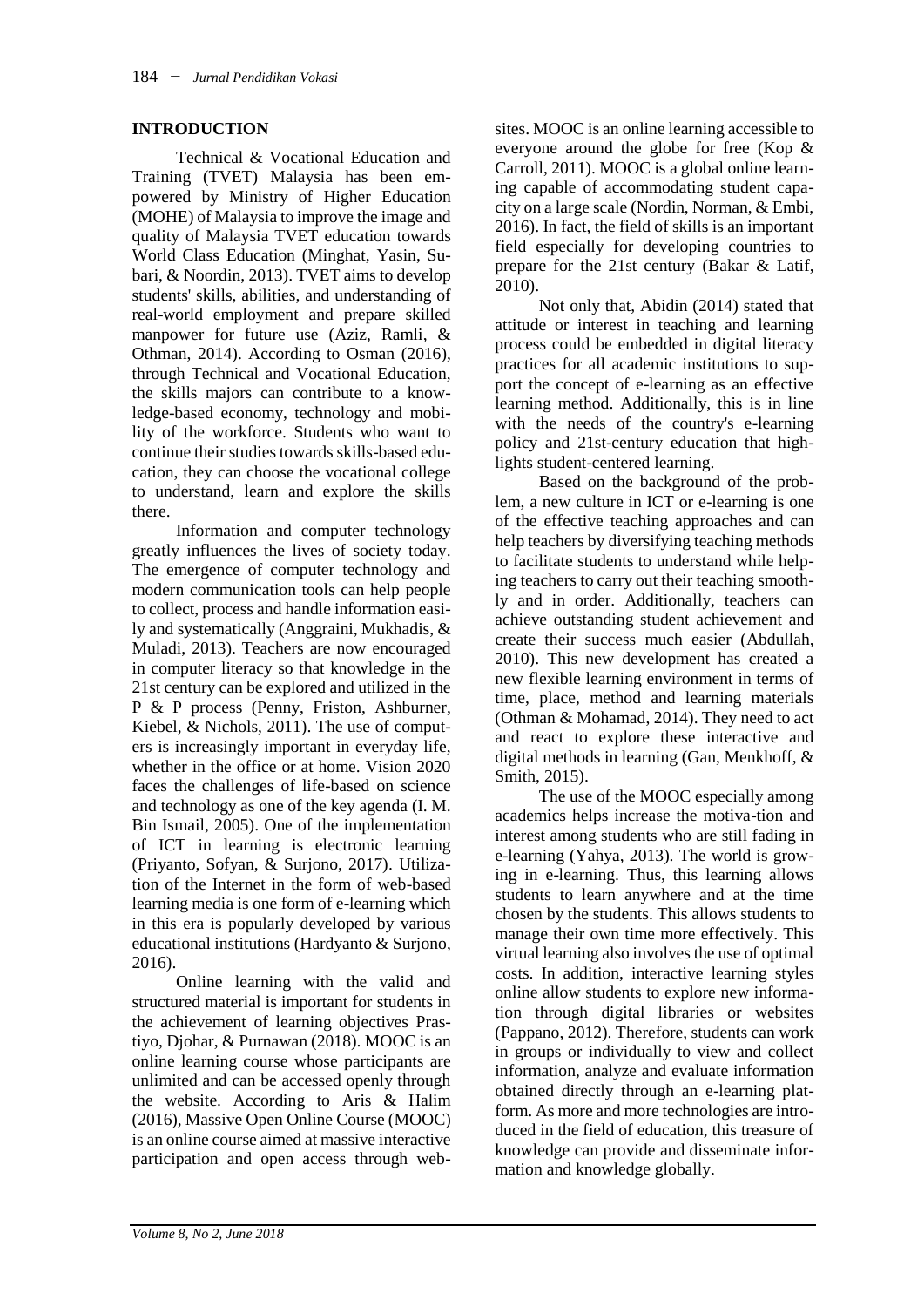The objective of this study is to study the following: (a) develop MOOC platform for use in learning; (b) to test the functionality of using the MOOC learning platform; (c) MOOC literacy among students towards MOOC usage; (d) the interests of students towards MOOC usage; (e) the student learning styles towards MOOC usage.

## **METHODOLOGY**

In the research development, this research was used Richey & Klein (2014) development design, which uses Alpha and Beta testing in the evaluation phase of the study that software or products developed should apply appropriate models to help students solve problems and improve student performance. This product uses product development design. The model used to design this project is ADDIE Model. According to Richey & Klein (2014), there are five (5) phases in this model is analysis phase, design phase, development phase, implementation phase and evaluation phase. This model was chosen based on the approach to the development of the study by solving the problems arising from the early stages.



Figure 1. ADDIE Model

#### **Analysis Phase**

At this stage, the analysis phase involves several determining processes and identifies the problems that need to be resolved. After a problem can be identified an analytical process will be carried out to find out what causes or factors are related or that cause the problem. The analysis process covers the

problems faced, product requirements include the objective of developing the product (Halim et al., 2012). In addition, the phase of analysis is the basis of all phases in this instructional design model. To develop the MOOC for catering programs at the Muar Vocational College, researchers have set some research objectives as in 1.4. Based on the objective of the study, researchers need to design an interactive learning through the MOOC, develop it as one of the ABBM and test the level of flexibility in its use in learning. During this phase, the researcher set user targets for the development of this MOOC. Among the main focus of the target are educators in catering and respondents for this study which consists of students of catering programs, especially Vocational College of Muar, Johor.

## **Design Phase**

At this stage of the process, it explains the overall view of the design, structure, teaching approaches, types of media and technologies to be used, content and script/storyboard. This phase is crucial for planning strategies in developing teaching and outlining how to achieve teaching goals.Development needs to acquire appropriate learning objectives and it should be based on the use of learning materials in Vocational Collage according to the prescribed syllabus. In addition to learning notes, the design of activities, training and quizzes/tests should also be developed. According to Lee, Hsieh, & Hsu (2011), development should be appropriate and check the way or method of delivery of information in the software to be more user-friendly. Among the things that need to be emphasized in this design phase are content design and script/storyboard design.

#### **Development Phase**

This stage involves real system implementation by using all appropriate media and technology elements based on requirements. Built based on analysis and design phase. The purpose of this phase is to produce lesson plans and learning materials (Davis, 2013). During this phase will be developed, the teaching steps as well as the media to be used in teaching and other required documents. According to Hishamuddin (1987), the output in the design phase will be input to the development phase. The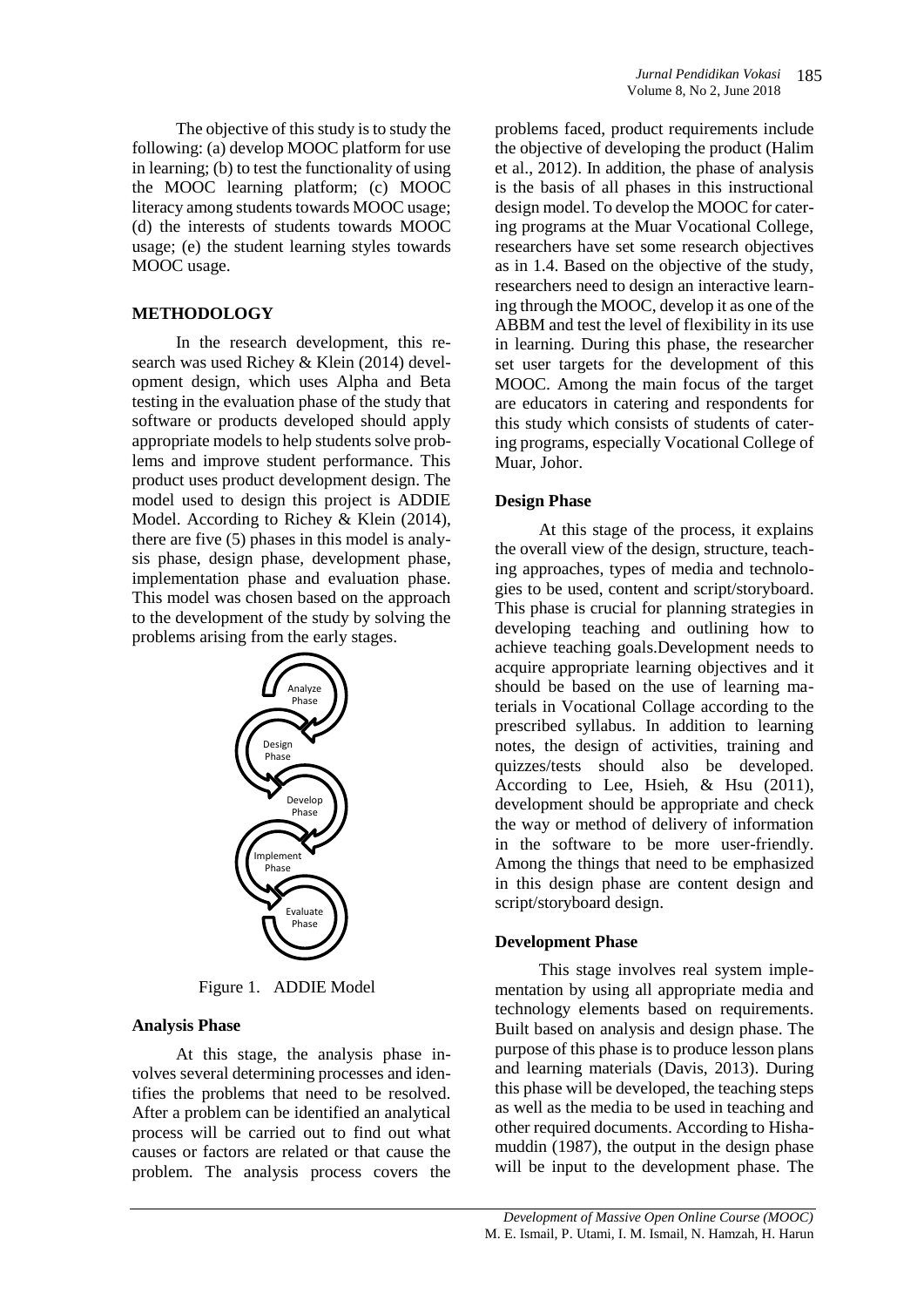multimedia project development work will be done according to the agreed-upon specifications. Each development will be tested to ensure that it is consistent and effective.

#### **Implement Phase**

At this stage, the teaching materials that have been prepared will be used or implemented in real terms. In this phase, testing was also made. Testing will be made on MOOC which will be developed by the researcher. The completed MOOC development project will be tested on users to identify errors during the project development process. In the event of a mistake, the repair will be made before it is fully delivered to the target user for use. All syllabus, activities, discus-sions, references, and notes will be included in the MOOC platform at https://www.openlearning.com/ in stages.



Figure 2. Open Learning

#### **Evaluate Phase**

This phase is an advanced phase of the implementation phase. This phase is evaluated from two aspects of assessment, namely (i) usability assessment, and (ii) conformity assessment (Nordin et al., 2016). Instead, the main purpose of this phase is to detect weaknesses and failures in the development process and operating system. As such, three experts comprisingMOOCspecialists, multimedia specialists and technical and vocational (catering) experts to evaluate and verify MOOC functionality developed through the expert confirmation form to be provided. Additionally, the usability of MOOC development was assessed through a questionnaire given to 60 students.

#### **Population and Sample Study**

According to Thomas et al. (2010), the population is the target group of researchers in which the group to whom the results will be generalized. The population in this study involved 155 students taking a catering program at Muar Vocational College. The sampling was the respondents selected to represent a population (Goodman, 2011). The sampling method that used is was purposive sampling which is consists of third year and fourth-year students taking the Diploma in Catering Arts of 60 who took the subject of Food and Beverage Presentation

#### **Validity and Reliability of Instruments**

Validity and reliability are important to ensure that the findings are credible and unquestionable (Csikszentmihalyi & Larson, 2014). To ensure that the questionnaire can be used, the validity must be made first. The validity used in the study is the validity of the content and the validity of multimedia. The researcher has obtained three experts to determine the validity of the questionnaire which has been developed. The three experts consisted of a MOOC expert, a multimedia expert, and professor in vocational education (catering).

The reliability of the instrument is a measure to determine the consistency of the score against each item found in the questionnaire form. This is to preserve the accuracy of the questionnaire instrument from having any problems and data obtained accurately. To see the reliability of the questionnaire, an internal methodology was used Cronbach Alpha method. Based on the analysis that has been made, Alpha Cronbach's value is 0.997 and is at a high level (Ghafar, 2003).

All the items in the questionnaire were analyzed by appraising using four-point Likert scale scores based on a very disagreeing, disagreeing, agreeing and strongly agreeing. Item analysis refers to the range of mean scores such as Table 1 which determines the level of respondents' stance on items in question.

Table 1. Mean Score Analysis

| Mean          | Level    |
|---------------|----------|
| $1.00 - 2.33$ | Low      |
| $2.34 - 3.66$ | Moderate |
| $3.67 - 5.00$ | High     |

#### **MOOC Literacy Analysis**

Table 2. shows the results of MOOC literacy which is the respondents involved in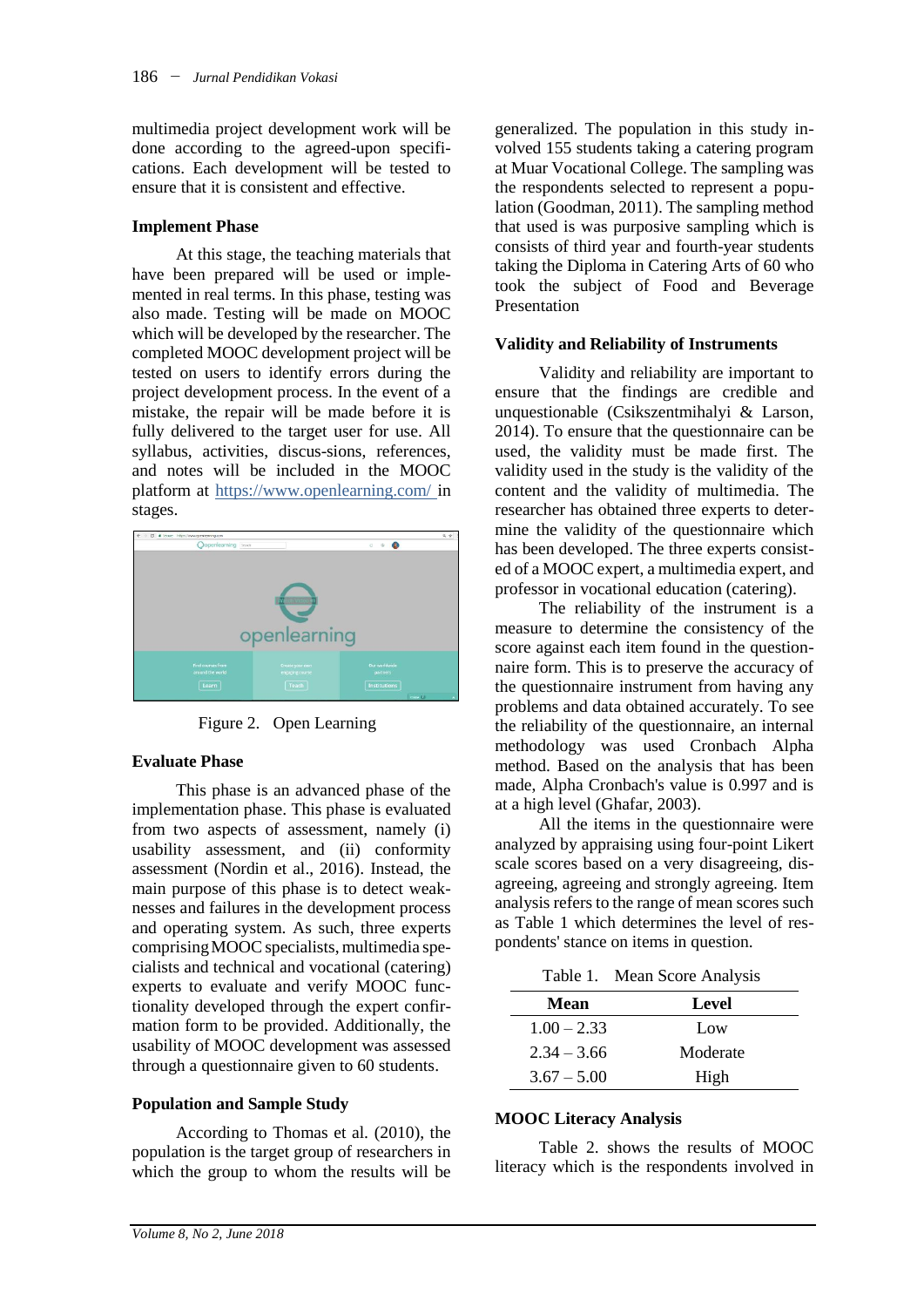the questionnaire by item and finds the mean result obtained is moderate and it clearly indicates that respondents agree with this item. This shows the respondents' decision to answer the first question is positive and computer literacy among catering is good.

Table 2. Data Analysis of MOOC Literacy

| No             | Item                                                                           | Mean | SD    |
|----------------|--------------------------------------------------------------------------------|------|-------|
| B1.            | I understand more about<br>learning when using MOOC.                           | 3.63 | 0.486 |
| B <sub>2</sub> | I know how to use the MOOC<br>learning platform.                               | 3.68 | 0.469 |
| B3.            | I am more likely to find infor-<br>mation through MOOC's<br>learning platform. | 3.68 | 0.469 |
| <b>B4.</b>     | I'm more interested in learning<br>to use MOOC than books.                     | 3.55 | 0.502 |
| B5.            | I feel the MOOC application<br>helps me practice SLT (Self<br>Learning Time)   | 3.65 | 0.481 |
| <b>B6.</b>     | I am experienced in controll-<br>ing the MOOC platform.                        | 3.67 | 0.51  |
| B7.            | The information provided in<br>the MOOC platform is clearly<br>communicated.   | 3.73 | 0.446 |
| B8.            | MOOC can help improve my<br>academic achievement.                              | 3.75 | 0.437 |

#### **Students Interest Analysis**

Table 3. shows the results of students interest towards MOOC usage. The results found that the majority respondents strongly agreed on the items given and this clearly showed that students interest in the use of MOOC for learning was high.

Table 3. Data Analysis of Students Interest

| No               | Item                                                         | Mean | SD    |
|------------------|--------------------------------------------------------------|------|-------|
| C1.              | I love learning to use the<br>MOOC learning platform.        | 3.7  | 0.462 |
| C2.              | I like it when teachers use<br>MOOC as a teaching aids tool. | 3.78 | 0.415 |
| C3.              | I love to answer the questions in<br>the MOOC.               | 3.73 | 0.446 |
| C4               | I use MOOC's learning platform<br>for all subjects.          | 3.72 | 0.454 |
| C5.              | I am ready to use the MOOC at<br>any time.                   | 3.73 | 0.446 |
| C <sub>6</sub> . | I always take the opportunity to<br>learn using MOOC.        | 3.67 | 0.475 |
| C7.              | I often use MOOC to get<br>learning materials.               | 3.68 | 0.469 |
| C8.              | I feel the convenience in<br>MOOC stimulates my learning.    | 3.73 | 0.446 |

#### **Student Learning Style**

Table 4. shows the results of the students learning style using MOOC. The results found that the majority respondents strongly agreed on the items given and this clearly showed that students learning styles while using MOOC for learning was high.

| Table 4. Data Analysis of Student Learning |  |
|--------------------------------------------|--|
| Style                                      |  |

| No               | Item                                                                | Mean | SD    |
|------------------|---------------------------------------------------------------------|------|-------|
| D1.              | I often visit MOOC's website to<br>find information.                | 3.7  | 0.462 |
| D2.              | MOOC helped me learn not to<br>think time                           | 3.75 | 0.437 |
| D3.              | I use the MOOC learning<br>platform in daily tasks.                 | 3.68 | 0.469 |
| $\mathbf{D}4$    | Information is easier to obtain<br>when using the MOOC app.         | 3.7  | 0.462 |
| D <sub>5</sub> . | I love to use MOOC applications<br>in helping the learning process. | 3.67 | 0.475 |
| D6.              | The MOOC app helped me to<br>understand something learning.         | 3.67 | 0.475 |
| D7.              | I always invite my friends to join<br>the MOOC app.                 | 3.72 | 0.454 |
| D8.              | I love to learn to use the materials<br>on the MOOC platform        | 3.72 | 0.454 |

## **DISCUSSION**

The findings of this study show that computer literacy among catering students on MOOC application in VC Muar is at the moderate level for the whole item. This can be seen when some students agree that they know how to use the MOOC platform. According to Arsyad (2011), online e-learning sessions with computers are very easy to update as the latest content can be uploaded or downloaded to a user's computer. The findings also show that some students feel that MOOC's application helps them to practice self-learning time besides the information provided in the MOOC platform is presented clearly. Mohamad & Shariff, 2011) in their study found that online members involved in discussions and interacting effectively can set the tasks that are appropriate for them.

Besides, findings shows that some students agree that they understand more about learning when using this application. In online interaction, students are more interested in learning to use the MOOC platform than scientific books. This is supported by Manaf et al. (2015) student interaction with MOOC app is the kind of interaction between student and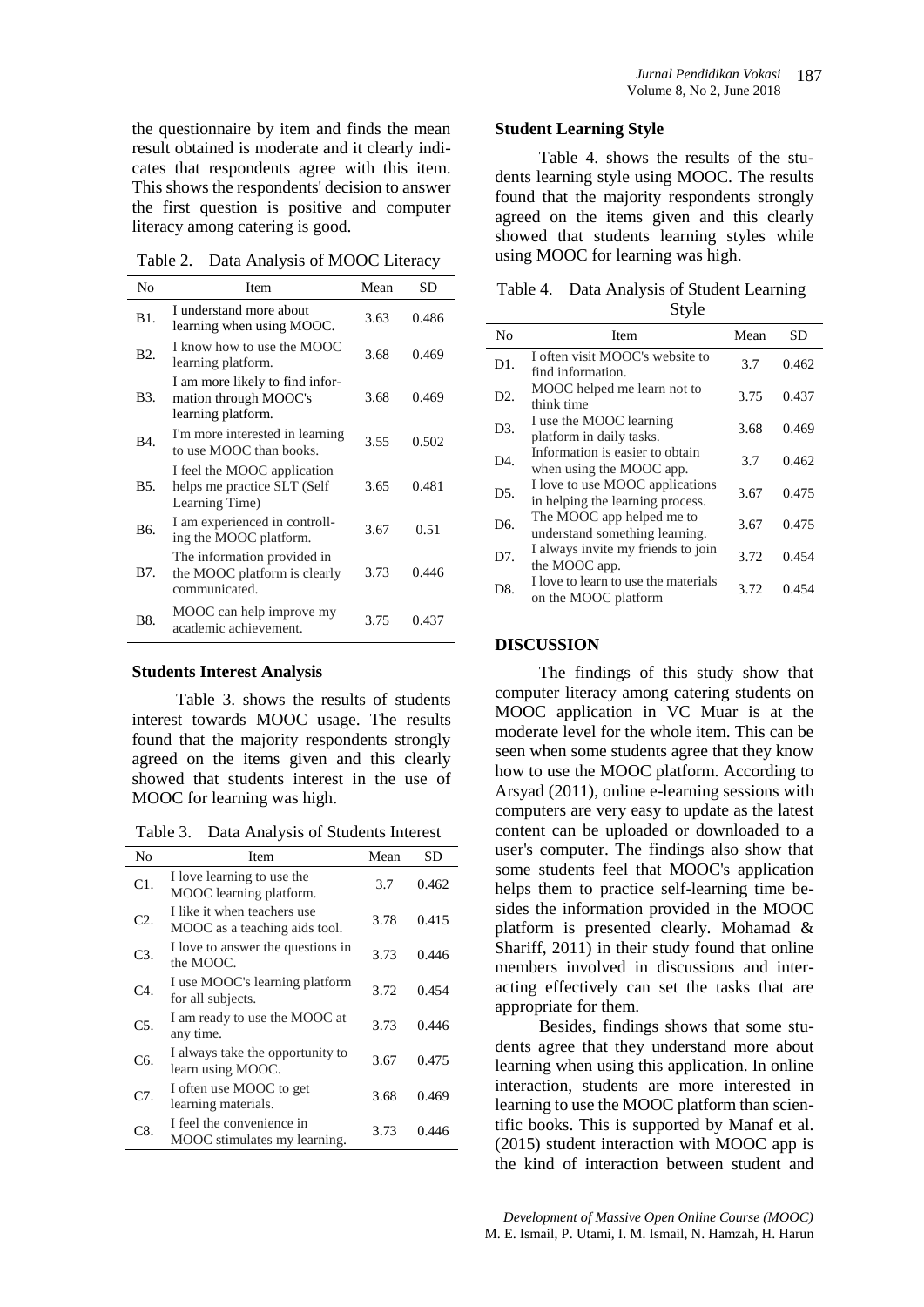interface. This is because the MOOC app makes it easier and more user-friendly because students and other users can access unlimited limits.

An interaction between students and the interface is very important because the on-line and easy-to-use interface of learning can attract students to actively participate in online learning (Manaf et al., 2015). Students are de-lighted and comfortable using computers and therefore they are more likely to seek information through the MOOC learning platform. It can be explained that multimedia has the potential to create a high-quality learning envi-ronment, with the ability to create more realis-tic learning contexts through different media (Nusir, Alsmadi, Al-Kabi, & Sharadgah, 2012).

With the rapid technology and sophisticated facilities provided in our country's institutions, it is extremely costly if not applied to multimedia elements especially the use of computers and MOOC for learning (Ismail et al., 2018). In conclusion, student acceptance of MOOC literacy is at a moderate level but needs to be improved to ensure the smooth implementation of the course using the MOOC application. The results of the analysis obtained from questions 1 to 8 have answered this question.

Moreover, this research found that the students intereted when the teacher used MOOC as teaching aids. Then, the researcher found that the use of MOOC in the teaching and learning process in the classroom was one of the teaching aids that helped the teacher to increase the interest and performance of students in a subject (Sharif, 2012). Not only that, students also love to use this platform for learning. This is reinforced by Hew (2016) Brundiers and Wiek (2010), which states the use of MOOC in the learning process allows the classroom to meet the real world and enable students to find original information and materials, facilitating collaborative and facilitating multimedia materials to be easily created and disseminated.

Furthermore, students are ready to use the MOOC platform at any time. Thus, seeking information and teaching and learning materials via the internet or the website not only helps to increase the use of multimedia in diversifying multimedia facilities among teachers but also involving students to make the Internet a source of reference (Suryadi,

2007). From the perspective of students, internet usage and websites like the use of MOOC can encourage students to take advantage of learning using MOOC.

According to Ibrahim (2015), students should have shown high interest in classes using the website because it is easy to get information directly. Furthermore, students can ask questions and provide answers at any time and they can complete the training and assignments according to their own ability and suitability (MdYusof, 2014). Additionally, the increased interest in the students peaked when the information contained in the website from various levels of course and general allows students to be free to choose the appropriate information according to their level of understanding and ability (Arsyad, 2008). Karsidi (2013) stated that multimedia technology like MOOC has paved the way for new education. For example, drilling strategies where some attempts have to be made by the students. Learning using MOOC can provide immediate feedback to students. This will indirectly give a very positive reinforcement to the students' interest.

The results of the analysis obtained from questions 1 to 8 have answered the question of this study. In this regard, the researchers can conclude and argue that the student's interest in using MOOC is at a high level. Researchers argue that most items of student interest questions on MOOC use among catering students have shown that students are aware of the MOOC application facility in the learning process. This is in line with Bell's (2010) statement, through the multimedia software that is the use of MOOC, students are also more likely to understand and work to improve their mastery of the concepts they are teaching.

The findings show that catering students' styles in MOOC use are at high levels for the whole item. This can be seen when some students agree that they visit the MOOC's website to find information materials. Motivation in determining the learning style of learning is the overall ability to move someone who helps the learning method to ensure the learning technique so that the purpose of the individual or subject of learning can be achieved (Williams & Williams, 2011). Schunk, Meece,  $& Pintrich (2013), described that learning$ styles are very complex that can refer to the term acceptance of someone who characterizes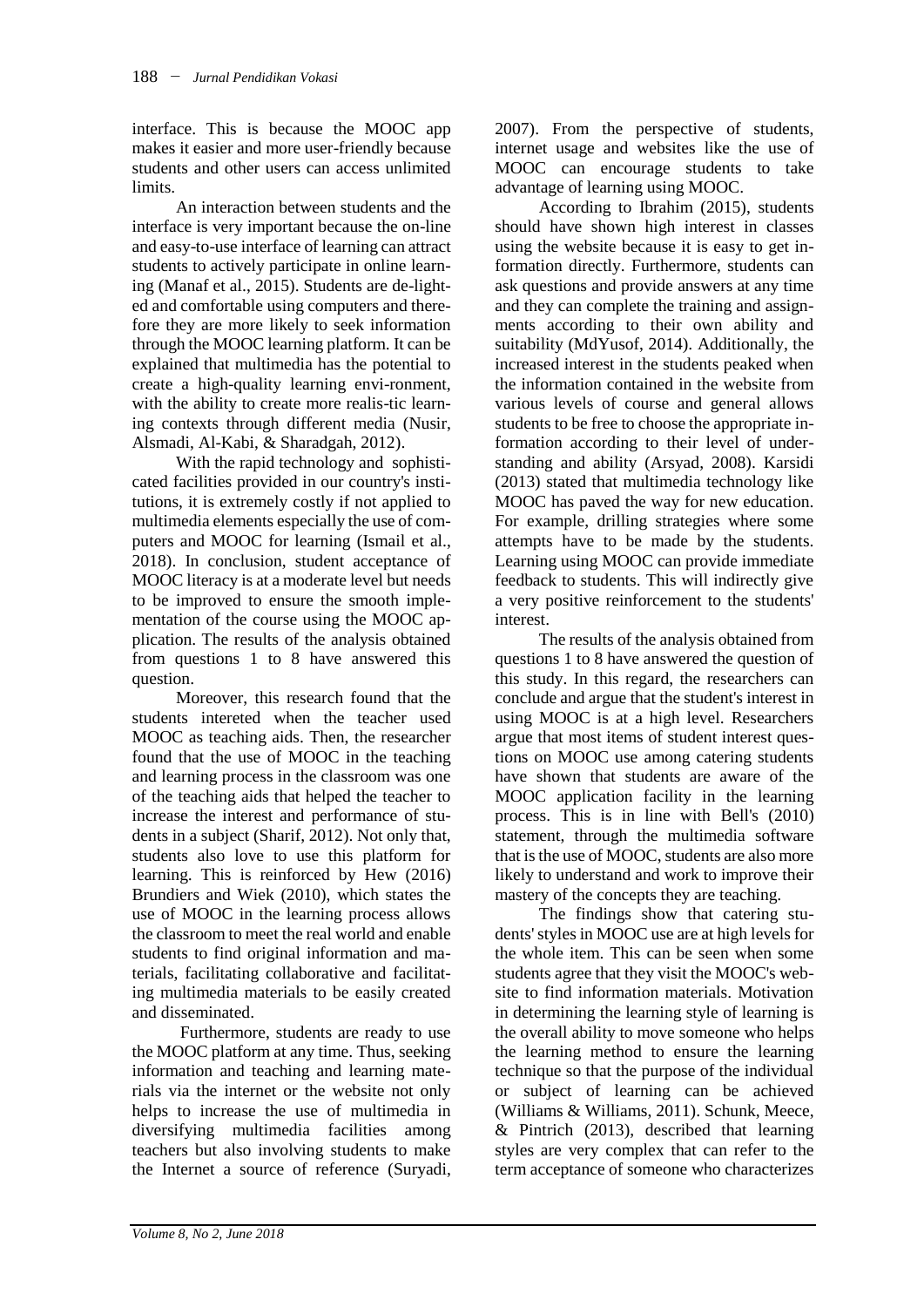the existence of feelings and reactions. This can be seen when some students agree that the MOOC helps them learn not to spend time. This statement is supported by Vaibhav & Gupta (2014), where MOOC users can access without any time and place gaps. In addition, the findings show that stu-dents use the MOOC platform on daily basis. This statement is reinforced by (Tessier, Sarra-zin, & Ntoumanis (2010) through multimedia learning software that has the graphic, anima-tion, audio and video elements that can provide motivation for learning, as well as providing more effective and complete explanations.

The findings of the next study show individual and group learning preferences driven by MOOC's use. The findings also show MOOC's application to help students choose the content of the lesson creatively as well as the desire to seek higher knowledge. According to Yahya (2013), students are increasingly likely to find the information needed through electronic-based facilities arising from the widespread dissemination of information. Multimedia technology has vast potential to improve the quality and efficiency of the learning process with critical and creative (Insyasiska, Zubaidah, & Susilo, 2015). In conclusion, student learning styles in MOOC use are high but need to be improved to ensure MOOC implementation among catering students. Results of the analysis obtained from questions 1 through 8 have answered the question of this study.

#### **CONCLUSION**

The findings provide information to researchers on the importance of using MOOC in the teaching and learning process, especially for catering program at Muar Vocational College. Besides, the MOOC literacy, student interest and learning style towards MOOC usage can enhance by using effective methods which can ensure the maximum level of learning of the students in addition to ensuring that the knowledge delivered by the teacher can be received effectively. Therefore, by using this MOOC platform can help students in improving performance and achievement in learning.

# **REFERENCE**

Abdullah, M. R. T. (2010). Cabaran integrasi antara kaum di Malaysia : perspektif

sejarah, keluarga dan pendidikan. *Jurnal Hadhari*, *2*(1), 61–84. Retrieved from http://journalarticle.ukm.my/248/

- Abidin, Z. (2014). *Garis panduan amalan terbaik konsep pembelajaran tradun bagi politeknik-politeknik Malaysia. 73. kes pelajar tahun 4SPI, 107.*
- Anggraini, V. D., Mukhadis, A., & Muladi. (2013). Problem based learning, motivasi belajar, kemampuan awal, dan hasil belajar siswa SMK. *Jurnal Ilmu Pendidikan*, *19*(2), 187–195. Retrieved from http://journal.um.ac.id/index.php/jip/arti cle/view/4211/1198
- Aris, N. S., & Halim, F. H. A. (2016). Persepsi pengguna terhadap pembelian secara atas talian. *Journal on Technical and Vocational Education*, *1*(2). Retrieved from http://upikpolimas.edu.my/ojs/index.php /JTVE/article/view/67
- Arsyad, A. (2008). *Media pembelajaran*. Jakarta: PT. Raja Grafindo Persada.
- Arsyad, A. (2011). *Media pembelajaran*. Jakarta: PT Raja Grafindo Persada.
- Aziz, A. Bin, Ramli, N. B., & Othman, A. Bin. (2014). Pendidikan umum dan TVET. Retrieved from www.slideshare.net/afinde/pendidikanumum-dan-tvet
- Bakar, N. A., & Latif, H. (2010). ESL students feedback on the use of blogs for language learning. *3L: Language, Lingusitics, Literature*, *16*(1). Retrieved from http://ejournal.ukm.my/3l/article/view/1 008
- Bell, S. (2010). Project-based learning for the 21st century: skills for the future. *The Clearing House: A Journal of Educational Strategies, Issues and Ideas*, *83*(2), 39–43. https://doi.org/10.1080/00098650903505 415
- Csikszentmihalyi, M., & Larson, R. (2014). Validity and reliability of the experience-sampling method. In *Flow and the Foundations of Positive Psychology* (pp. 35–54). Dordrecht: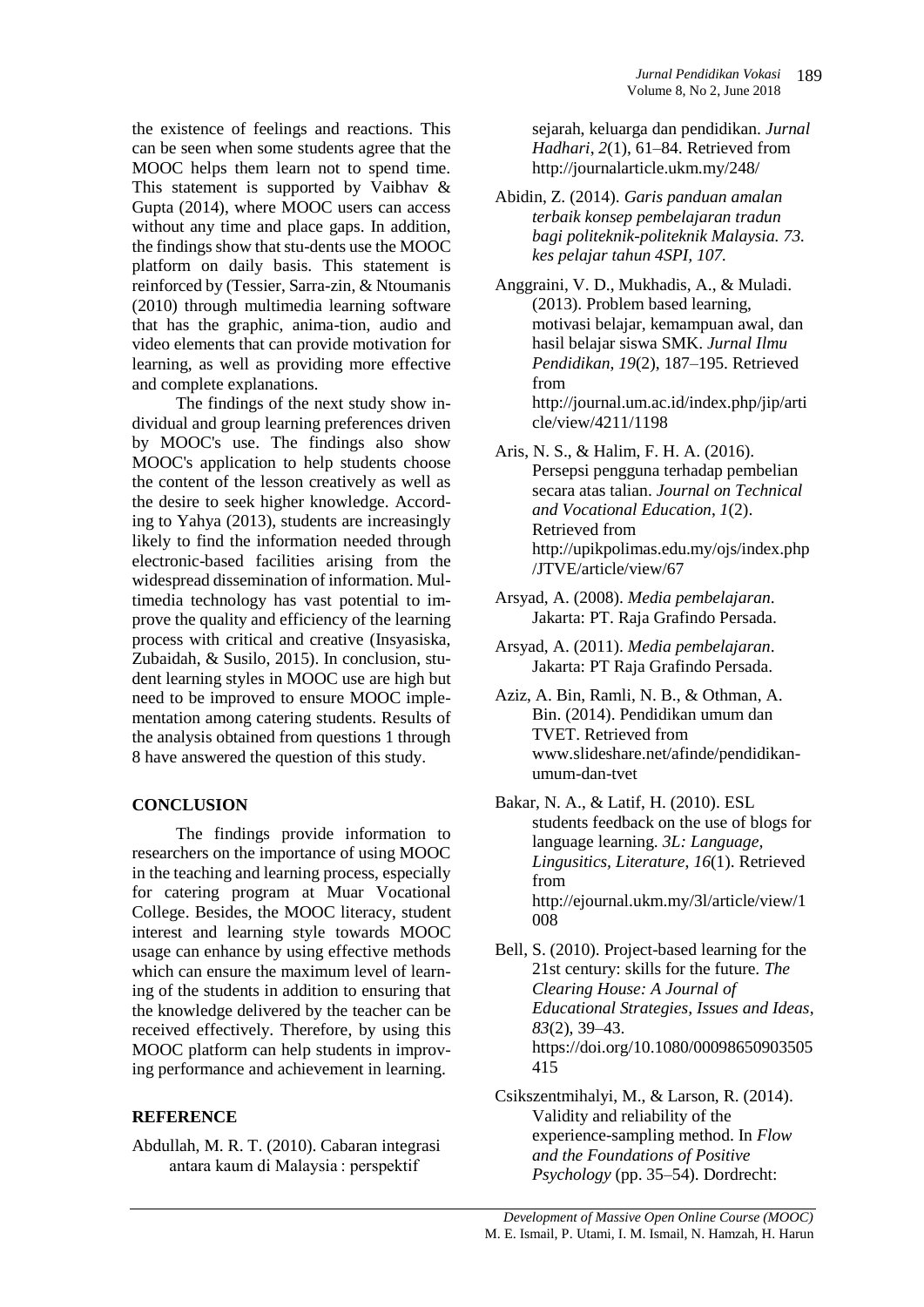Springer Netherlands. https://doi.org/10.1007/978-94-017- 9088-8\_3

Davis, A. L. (2013). Using instructional design principles to develop effective information literacy instruction: The ADDIE model. *College & Research Libraries News*, *74*(4), 205–207. https://doi.org/10.5860/crln.74.4.8934

Gan, B., Menkhoff, T., & Smith, R. (2015). Enhancing students' learning process through interactive digital media: New opportunities for collaborative learning. *Computers in Human Behavior*, *51*, *Part B*, 652–663. https://doi.org/http://dx.doi.org/10.1016/ j.chb.2014.12.048

- Ghafar, M. N. A. (2003). *Penyelidikan Pendidikan*. Skudai: UTM.
- Goodman, L. A. (2011). Comment: on respondent-driven sampling and snowball sampling in hard-to-reach populations and snowball sampling not in hard-to-reach populations. *Sociological Methodology*, *41*(1), 347– 353. https://doi.org/10.1111/j.1467- 9531.2011.01242.x
- Halim, T. Y. F., MacLaren, A., Romanish, M. T., Gold, M. J., McNagny, K. M., & Takei, F. (2012). Retinoic-acid-receptorrelated orphan nuclear receptor alpha Is required for natural helper cell development and allergic inflammation. *Immunity*, *37*(3), 463–474. https://doi.org/10.1016/j.immuni.2012.0 6.012
- Hardyanto, R. H., & Surjono, H. D. (2016). Pengembangan dan implementasi elearning menggunakan moodle dan vicon untuk pelajaran pemrograman web di SMK. *Jurnal Pendidikan Vokasi*, *6*(1), 43.

https://doi.org/10.21831/jpv.v6i1.6675

Hew, K. F. (2016). Promoting engagement in online courses: What strategies can we learn from three highly rated MOOCS. *British Journal of Educational Technology*, *47*(2), 320–341. https://doi.org/10.1111/bjet.12235

Hishamuddin, F. B. (1987). Model ADDIE.

Retrieved from http://eprints.utm.my/id/eprint/26224/1/ Model ADDIE.pdf

- Ibrahim, J. A. Bin. (2015). *Kesan pemadanan antara persembahan multimedia dengan gaya pembelajaran pada laman web adaptif terhadap tahap penguasaan dan kepuasan pelajar kejuruteraan elektrik*. Thesis: Fakulti Pendidikan Teknikal dan Vokasional Universiti Tun Hussein Onn Malaysia.
- Insyasiska, D., Zubaidah, S., & Susilo, H. (2015). Pengaruh project based learning terhadap motivasi belajar, kreativitas, kemampuan berpikir kritis, dan kemampuan kognitif siswa pada pembelajaran biologi. *Jurnal Pendidikan Biologi*, *7*(7). Retrieved from http://journal2.um.ac.id/index.php/jpb/ar ticle/view/713
- Ismail, I. M. Bin. (2005). *Pembangunan dan pengujian prototaip pembelajaran mobile berasaskan prestasi (mobicad) dalam kursus reka bentuk berbantu komputer (CAD)*. Tesis: Fakulti Pendidikan Universiti Kebangsaan Malaysia.
- Ismail, M. E., Hashim, S., Ismail, I. M., Ismail, A., Razali, N., Daud, K. A. M., & Khairudin, M. (2018). Penggunaan massive open online course (MOOC) dalam kalangan pelajar vokasional [The use of massive open online course (MOOC) among vocational students]. *Journal of Nusantara Studies (JONUS)*, *3*(1), 30–41. Retrieved from https://journal.unisza.edu.my/jonus/inde x.php/jonus/article/view/215/78
- Karsidi, R. (2013). Peningkatan mutu pendidikan melalui penerapan teknologi belajar jarak jauh. In *Seminar Regional Unit Pelaksana Belajar Jarak Jauh*. Universitas Terbuka.
- Kop, R., & Carroll, F. (2011). Cloud computing and creativity: learning on a massive open online course. *European Journal of Open, Distance and E-Learning*. Retrieved from http://www.eurodl.org/?p=special&sp=a rticles&article=457

Lee, Y.-H., Hsieh, Y.-C., & Hsu, C.-N.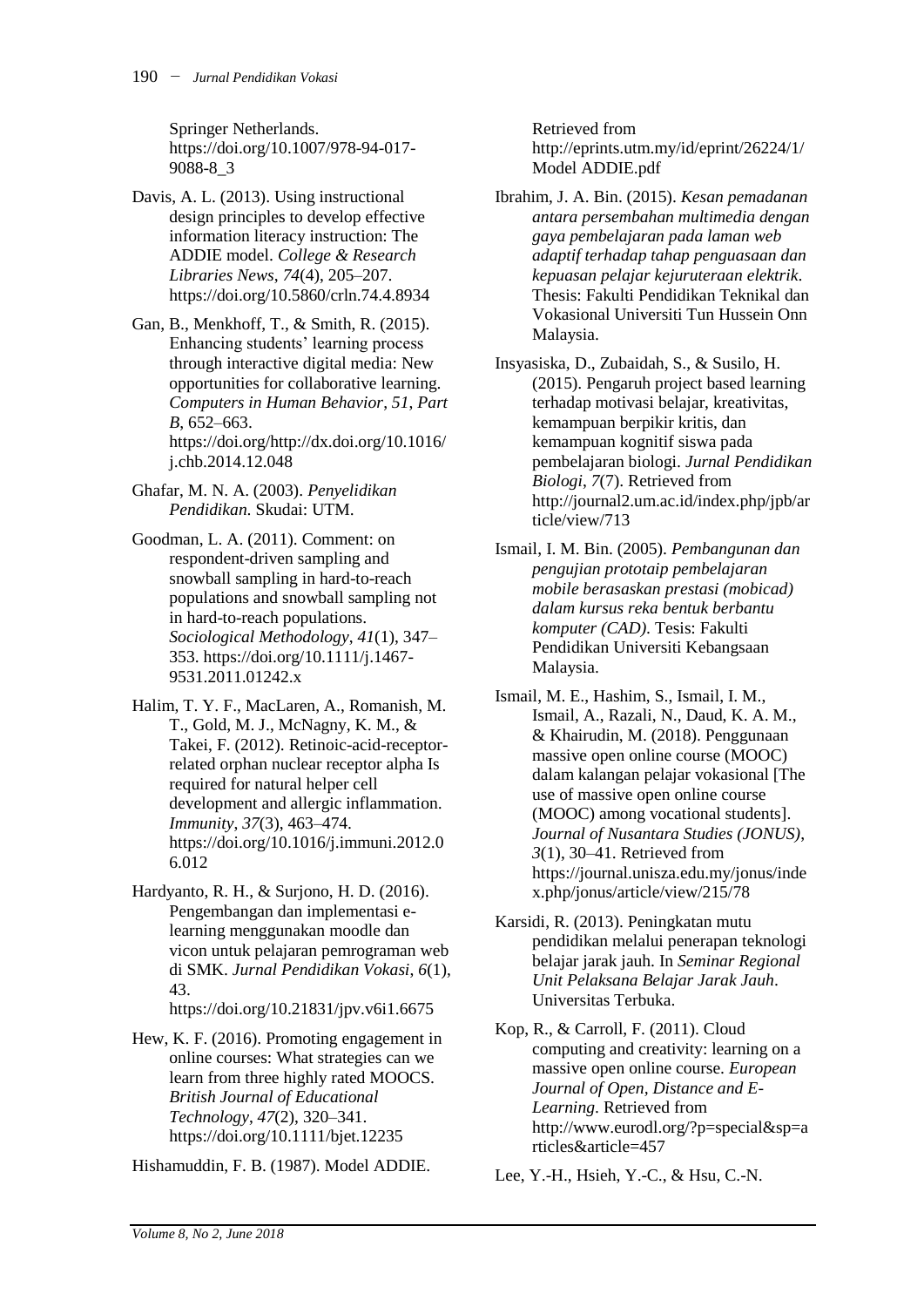(2011). Adding innovation diffusion theory to the technology acceptance model: supporting employees' intentions to use e-learning systems. *Educational Technology & Society*, *14*(4), 124–137. Retrieved from https://eric.ed.gov/?id=EJ963285

- Manaf, S. Z. A., Din, R., Hamdan, A., Salleh, N. S. M., Kamsin, I. F., & Aziz, J. A. (2015). Penggunaan komputer dan internet web 2.0 dalamkalangan generasi y pelajar universiti (the usage ofcomputers and internet web 2.0 in generation yamong university students). *Journal of Advanced Research Design*, *7*(7), 10–18.
- Minghat, A. D., Yasin, R. M., Subari, K., & Noordin, M. K. (2013). Strategi kelesterian pembangunan pendidikan teknikal dan vokasional. In *International Seminar on Quality and Affordable Education (ISQAE 2013)* (p. 493–504.).

Mohamad, R., & Shariff, S. B. M. (2011). Kesan penggunaan laman sosial ke atas kaedah perbincangan didalam pengajaran dan pembelajaran mata pelajaran sejarah. *Jurnal Teknologi Pendidikan Malaysia*, *1*(1).

Nordin, N., Norman, H., & Embi, M. A. (2016). Technology acceptance of massive open online courses in Malaysia. *Malaysian Journal of Distance Education*, *17*(2), 1–16. https://doi.org/10.21315/mjde2015.17.2. 1

Nusir, S., Alsmadi, I., Al-Kabi, M., & Sharadgah, F. (2012). Studying the impact of using multimedia interactive programs at children ability to learn basic math skills. *Acta Didactica Napocensia*, *5*(2), 17–32. Retrieved from https://files.eric.ed.gov/fulltext/EJ10543 02.pdf

Osman, O. (2016). Merialisasikan universiti global. In *APEX 2020* (pp. 1–74). Retrieved from http://www.eng.usm.my/index.php/ms/m ore-articles/211-perutusan-nc-2016 apex-2020-merealisasikan-universitiglobal

Othman, N., & Mohamad, K. A. (2014).

Thinking skill education and transformational progress in Malaysia. *International Education Studies*, *7*(4). Retrieved from http://www.ccsenet.org/journal/index.ph p/ies/article/view/31934

Pappano, L. (2012, November). The year of the MOOC. *New York Times*. Retrieved from https://www.nytimes.com/2012/11/04/ed ucation/edlife/massive-open-onlinecourses-are-multiplying-at-a-rapidpace.html

Penny, W. D., Friston, K. J., Ashburner, J. T., Kiebel, S. J., & Nichols, T. E. (2011). Statistical parametic mapping: the analysis of functional brain image. Retrieved from https://books.google.com/books?hl=en& lr=&id=G\_qdEsDlkp0C&oi=fnd&pg=P P1+&ots=X15LCzP1UD&sig=ZmWZhr 5EcWbUkf511dQOEvg33mw

Prastiyo, W., Djohar, A., & Purnawan, P. (2018). Development of Youtube integrated google classroom based elearning media for the light-weight vehicle engineering vocational high school. *Jurnal Pendidikan Vokasi*, *8*(1), 53.

https://doi.org/10.21831/jpv.v8i1.17356

Priyanto, P., Sofyan, H., & Surjono, H. D. (2017). The determinats of e-learning usage by teachers of vocational high schools in the Yogyakarta Special Region. *Jurnal Pendidikan Vokasi*, *7*(1), 1.

https://doi.org/10.21831/jpv.v7i1.12770

- Richey, R. C., & Klein, J. D. (2014). Design and development research. In *Handbook of Research on Educational Communications and Technology* (pp. 141–150). New York: Springer New York. https://doi.org/10.1007/978-1- 4614-3185-5\_12
- Schunk, D. H., Meece, J. R., & Pintrich, P. R. (2013). *Motivation in education: theory, research, and applications* (4th ed.). Upper Saddle River, N.J.: Pearson/Merrill Prentice Hall.

Sharif, N. B. M. (2012). *Kesan penggunaan multimedia dalam kalangan pelajar*